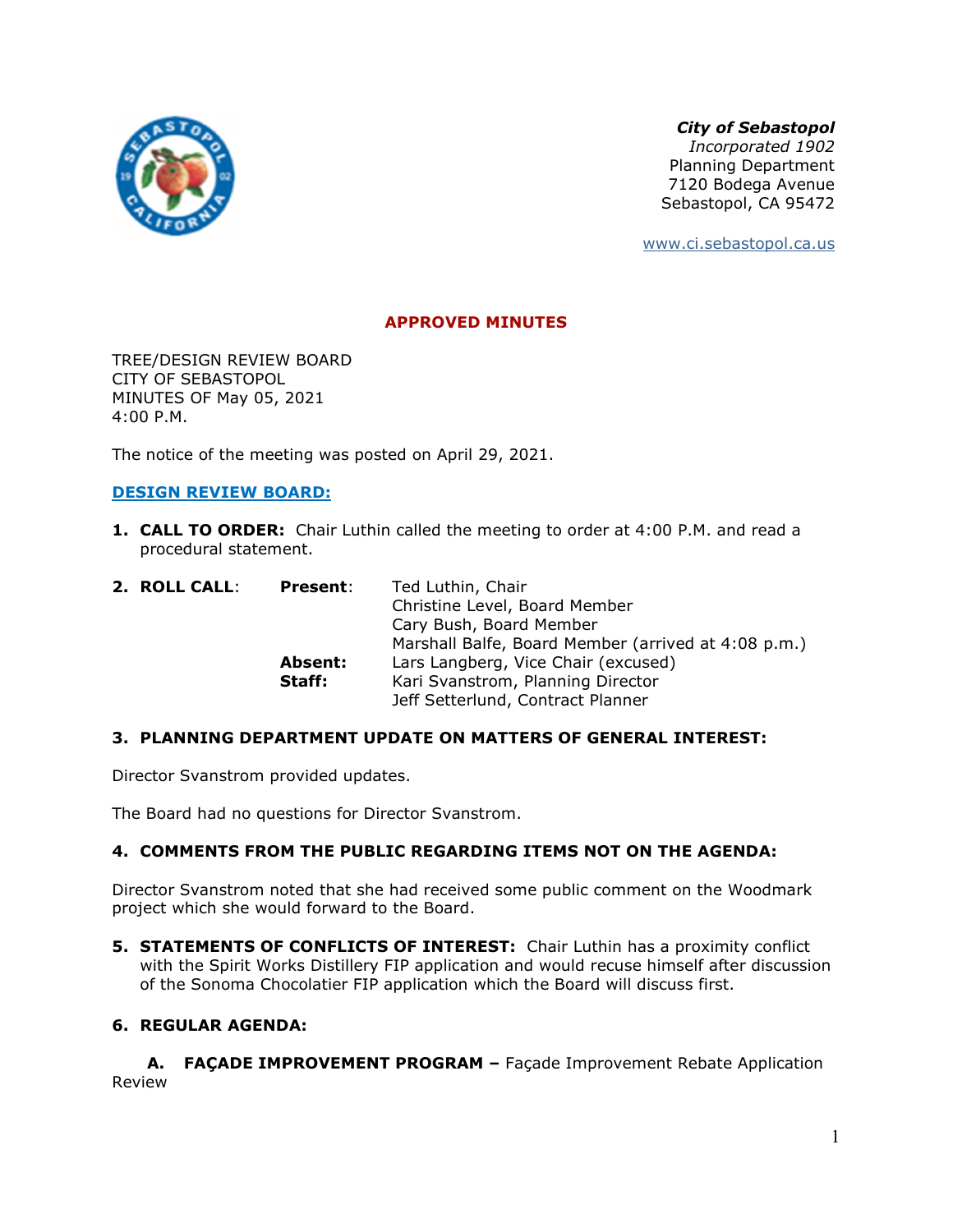Director Svanstrom introduced Contract Planner, Jeffrey Setterlund.

Contract Planner, Jeffrey Setterlund presented the staff report on the request from Sonoma Chocolatier.

Chair Luthin opened public comment.

Hearing none, Chair Luthin closed public comment.

Director Svanstrom indicated that no written comments had been received on this item.

## **Cary Bush, Board Member**

Happy for the applicant to put up a sign. It has been a staple business there for a while.

## **Ted Luthin, Chair**

They have had a banner up for a while. Happy to see that get replaced.

## **Christine Level, Board Member**

I am fine with it exactly as it is.

## **Marshall Balfe, Board Member**

I think it needs to be upgraded in some way and the sign will probably do the job. The front of their store looks a little dingy. I know they have elected to use rustic wood and so forth, but I think this will spunk it up a little bit, give it some color. I like it.

## **Ted Luthin, Chair**

It does need some color.

Board Member Level made a motion to approve the application as submitted.

Board Member Bush seconded the motion.

AYES: Chair Luthin, and Board Members Bush, Balfe, and Level NOES: None ABSTAIN: None ABSENT: Vice Chair Langberg

Chair Luthin departed the meeting.

Contract Planner, Jeffrey Setterlund presented the staff report on the request from Spirit Works Distillery.

The Board asked questions of Contract Planner Setterlund and Director Svanstrom.

## **Marshall Balfe, Board Member**

I like the blue. It is a good choice in my opinion with the gray doors. I like the proposal.

The applicant was not present.

Board Member Bush opened public comment.

Hearing none, Board Member Bush closed public comment.